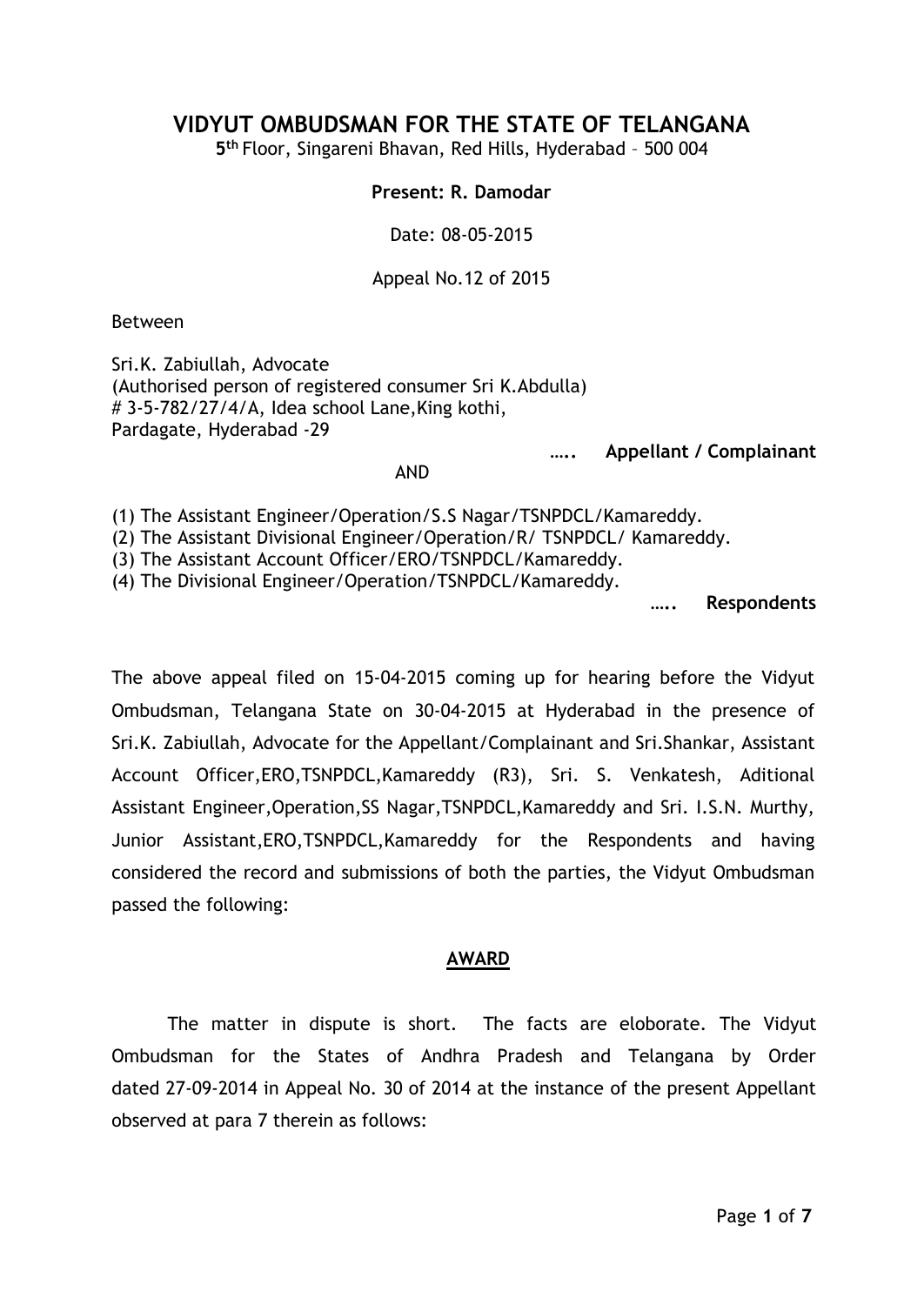*"The service remained under disconnection till today. The Appellant did not pay the arrears and delayed payment charges kept on accumulating on the outstanding arrears amount. As the service was under disconnection from November, 2002 onwards, the question of raising any minimum charges on the service does not arise on and from April, 2003 in accordance with the first proviso under clause 5.9.4.3 of the GTCS. Keeping all these issues in mind, both the appellant and the respondent agreed to the common figure of Rs.8,698/- payable by the appellant."*

2. With the above narration, the Vidyut Ombudsman of Andhra Pradesh & Telangana gave the following recommendation:

*"The appellant shall pay an amount of Rs. 8,698/- in three equal monthly installments starting with the first installment to be paid before the end of October, 2014.*

- *a. The respondents shall accept the payment in 3 equal installments.*
- *b. The appellant shall make a fresh application for service connection for release of supply.*
- *c. On such an application being made, the respondents shall release the supply duly considering the payment to be made in remaining two installments.*
- *d. The appellant shall pay the current dues for the newly released connection in addition to the installments amount.*
- *e. If the appellant fails to pay the installment already granted, the respondents shall be free to disconnect the newly released service connection, as if the outstanding arrears were an arrears accrued on that service connection.*

*The appellants as well as respondents shall communicate their willingness to abide by this recommendation within 15 days from the date of receipt of*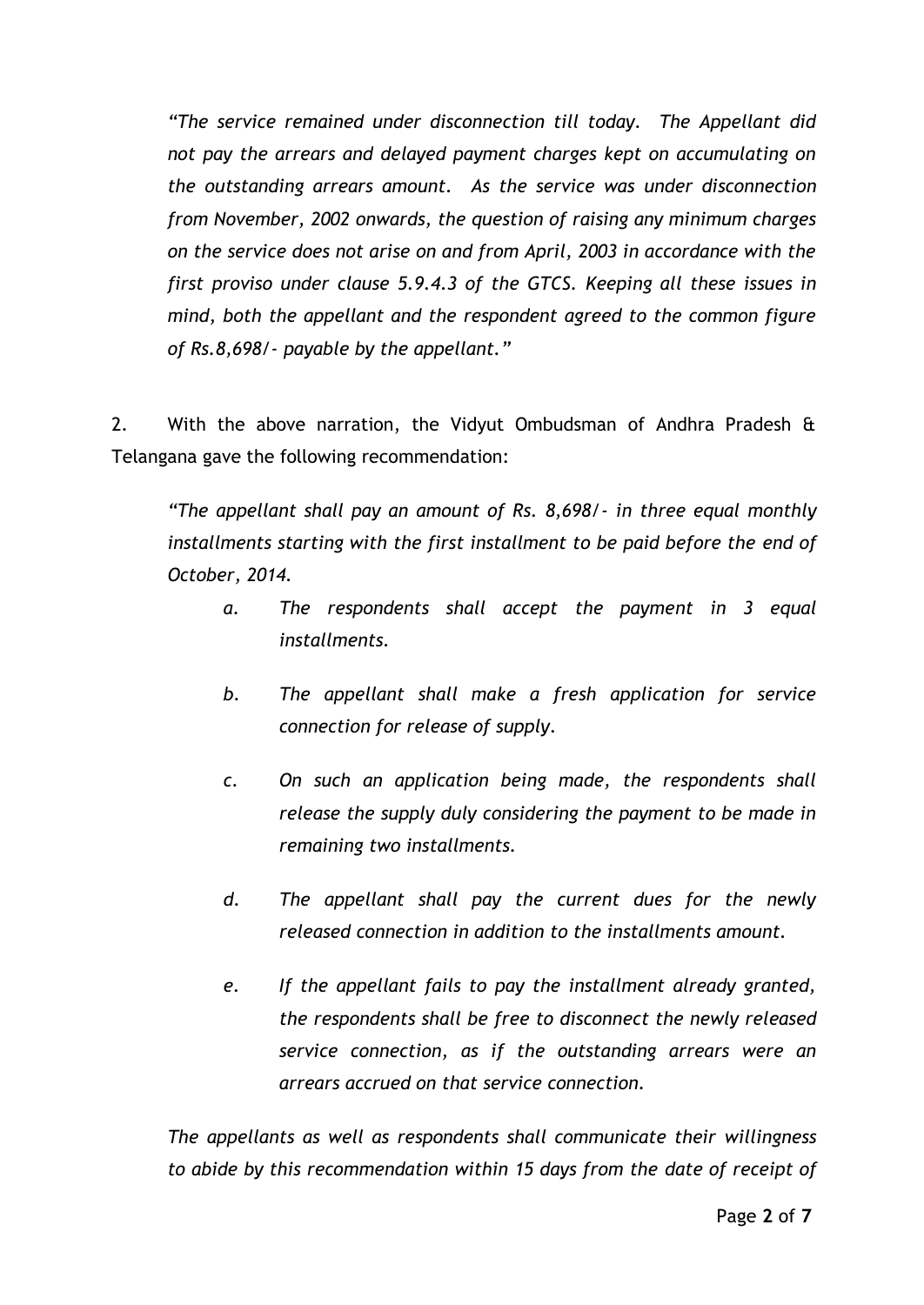*this order, failing which the matter will be taken up for adjudication on merits."*

3. The Vidyut Ombudsman in the same Appeal No. 30 of 2014 by award Dated 22-11-2014 observed that the Appeal arose out of the complainat about non restoration of power supply and the complaint was filed assailing the demand of Rs.17,128/- raised by the Respondents consequent to the order of the CGRF. In the same Award it was observed that the Appellant was the different person than the registered consumer without proper authorisation and therefore, on this technical ground dismissed the Appeal.

4. Thus the matter rested without solution and in a limbo.

5. The Appellant lodged a complaint on 11-11-2014 wth CGRF numbered as CG No.431/2014 of Nizamabad Circle claiming to be the son of the consumer. The Appellant gave details of the meter readings with remarks as follows: -

| Month & Year | Opening & Closing reading | <b>Remarks</b>                                   |
|--------------|---------------------------|--------------------------------------------------|
| 04/2001      | 5994 / 5994               | Same as previous reading                         |
| 05/2001      | 7961 / 8031               | <b>Wrong Reading</b>                             |
| 06/2001      | 5994 / 5994               | Same reading recorded in 04/2001                 |
| 07/2001      | 8031 / 8225               | Wrong reading                                    |
| 08/2001 to   | 5994 / 5994               | Same reading recorded in 04/2001                 |
| 06/2002      |                           |                                                  |
| 07/2002      | 5994 / 6112               | 118 units which is not correct                   |
| 08/2002      | 6112 / 6412               | 300 units which is not correct                   |
| 09 / 2002 to | 6112 / 6412               | Same reading recorded in 08/2002                 |
| 11/2002      |                           |                                                  |
| 12/2002      | 6412 / 6424               | 15 units normal consumed units                   |
| 02/2003      | 6426 / 6480               | <b>The</b><br>54<br>units<br>reading).<br>(wrong |
|              |                           | present reading is 6426.                         |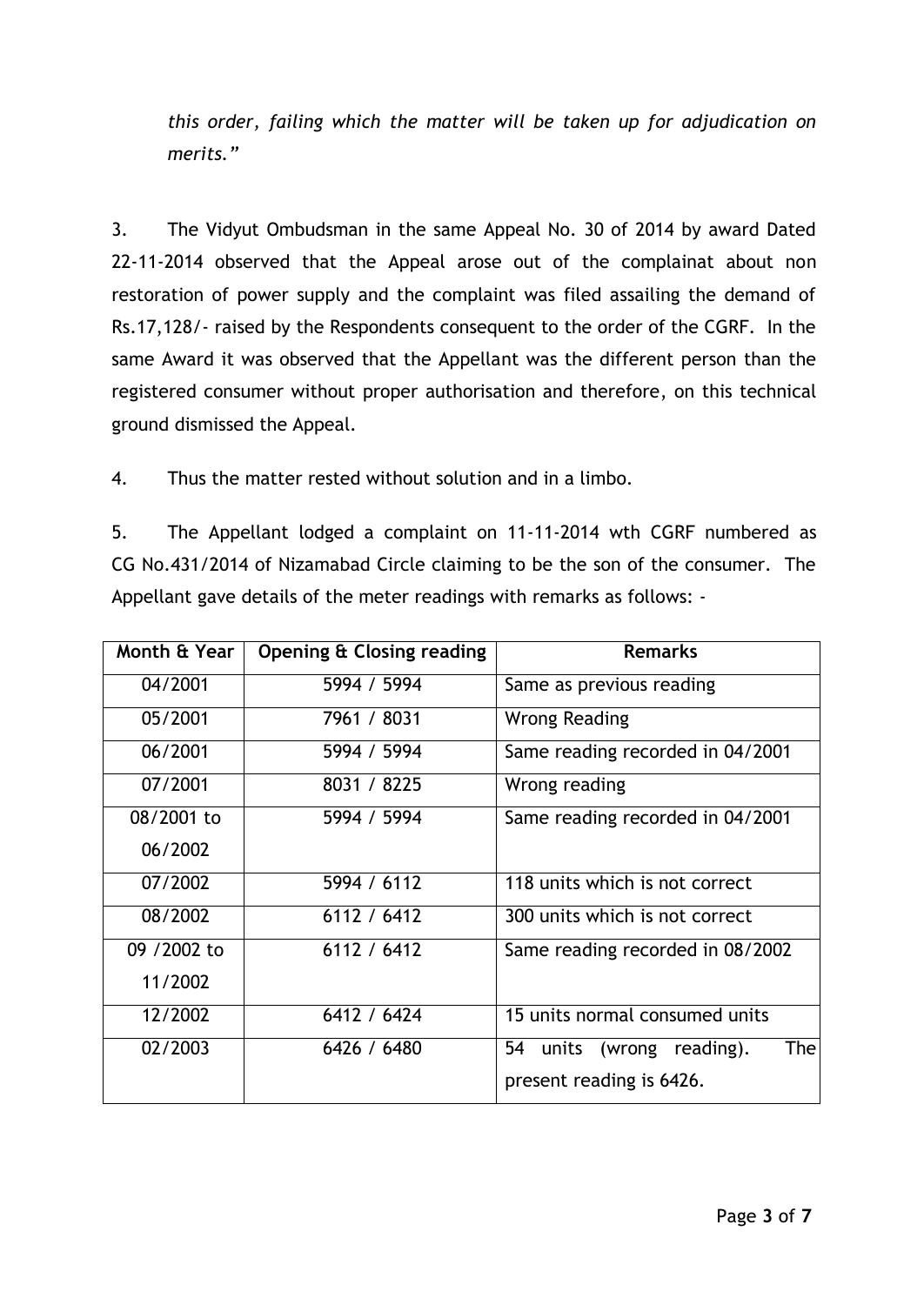6. The Respondents submitted reply before CGRF generally not disputing the above table and stating among other thing that "an amount of Rs.1291/- was withdrawn towards abnormal bills, based on the Assistant Engineer/Operation/SS Nagar letter".

7. "Though the meter reader has issued wrong reading, the monthly minimum bills were issued properly as per Tarif along the L.P from 04/2001 to 06/2001"

8. "The excess billed amont for the month of 07/2002 to 08/2002 blled for 418 units were withdrawn by taking reading from 04/2001 to 01/2004 based on the letter of Assistant Engineer/Operation/SS Nagar".

9. Before the CGRF, the Respondents claimed that "as per the recommendation of the Vidyut Ombudsman, the Appellant was intimated vide this office letter No.AAO/ERO/KMR/JAO(Billing)/BS(Slab)/D.No. 504/14 dated 24-10-2014 for payment of 1st instalment against Rs.8,698/- through DD, but the Appellant failed to pay. The Appeal was eventually dismissed as not entertainable on technical grounds".

10. There are other contentions raised by the Respondents which are now not necessary for disposal of the present matter.

The CGRF after hearing, directed the Respondents

- (a) to withdraw wrongly billed amount with late payment of 08/2002 and 02/2003.
- (b) to withdraw the minimum charges raised beyond 4 months from the date of disconnection and collect cc charges pending at the time of disconnection along with 4 months monthly minimum charges as the LT agreement deemd to have been terminated as per clause No.5.9.4.3 of GTCS.

11. The Appellant through a letter dated 14-10-2014 addressed to the Respondent No.1 stated to have submitted a fresh application for release of supply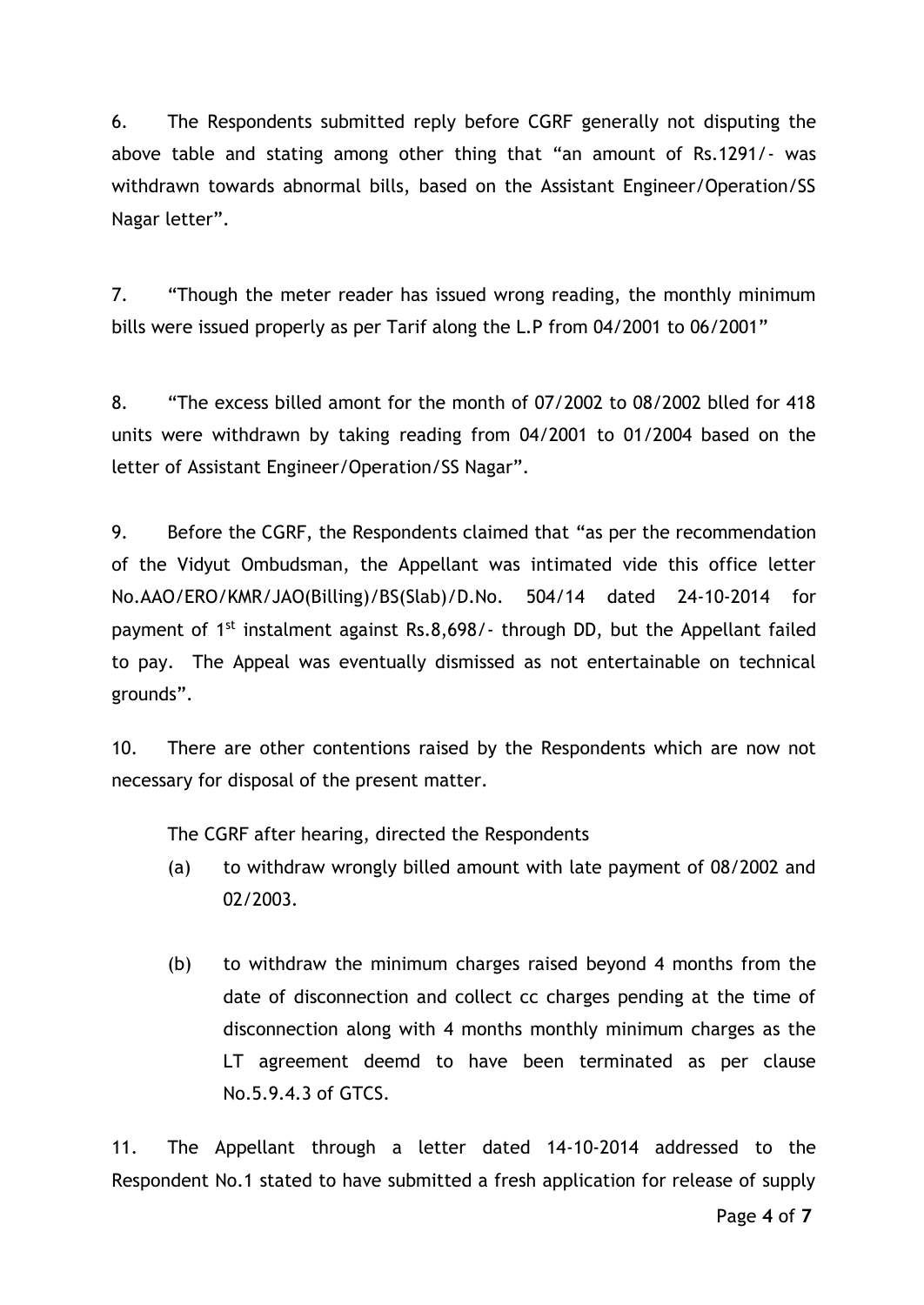and he was ready to pay the  $1<sup>st</sup>$  instalment of about Rs.3000/- and balance in due instalments alongwith monthly dues. (A copy of this letter was sent to the O/o the Vidyut Ombudsman on 15-10-2014). What happened after this letter is predictable. No action. Instead of paying the amount on the basis of orders of Vidyut Ombudsman, the Appellant put up a condition to pay the amount and expected a written response from the Respondents.

12. The Appellant thereafter filed the present Appeal alleging that the Respondents have denied him the principles of natural justice, neglected to implement the Award of the Vidyut Ombudsman, ignored court orders. The Respondents have taken wrong reading at least 5 times in the past and instead of monthly minimum charge of Rs.25/-, they have charged him enormously. The Appellant thereafter sought restoration of power supply.

13. The Respondents filed a reply dated 28-02-2015 stating that they have been following Standards of Performance. To meet costs of maintenance, smooth functioning, monthly minimum charges under GTCS clause 2.2.38 is provided. The allegation of harrassment of Appellant is denied. In the order dated 27-09-2014 in Para 6, it is stated that the Appellant agreed with the arrears arrived at and not to raise any issue for the period prior to 11/2002, in Para 7, both parties herein have agreed to a common figure of Rs.8,698/- payable by the Appellant. Again the Appellant has been raising the same issues.

14. In the order dated 27-09-2014 of the Vidyut Ombudsman under Para 9(b) "the Appellant shall make a fresh application for service connection for release of supply". There is no word treating this as a fresh connection.

15. In Para 9 (d), the Appellant was directed to pay current dues to the newly released connection, in addition to the instalments amount.

16. These are the facts in the case with Appellant interpreting the order of Vidyut Ombudsman dated 27-09-2014 as reconnection with Respondents claiming it as release of new connection. It is further clear that ultimately Appeal No. 30 of 2014 was dismissed by orders dated 22-11-2014 on the ground that the Appellant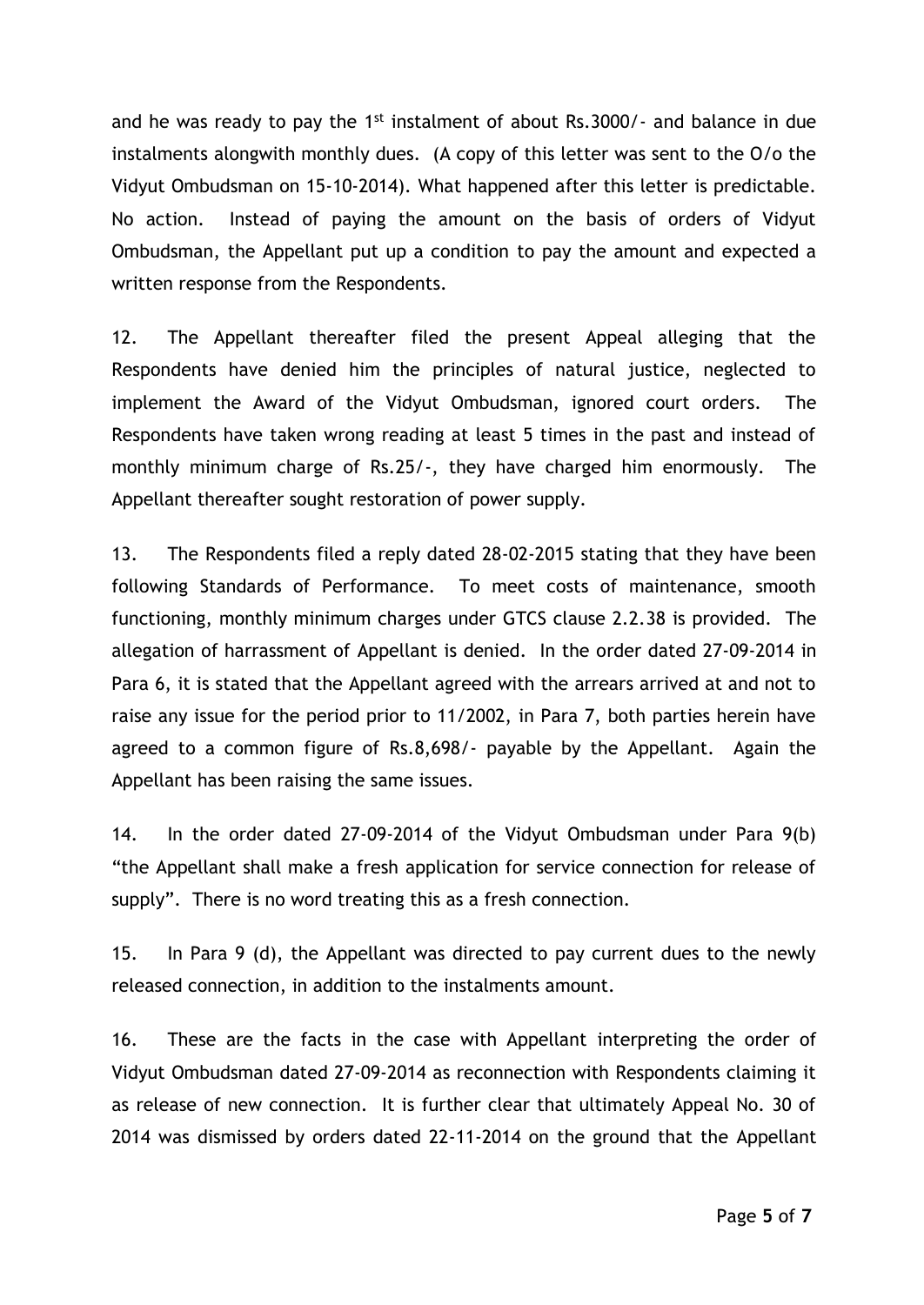did not produce any proper authorisation from the registered consumer to pursue his case, a technical reason.

17. The Respondents by relying on clause 5.9.4.3 of GTCS claimed that in view of non-compliance of the direction in the Award in Appeal No. 30 of 2014 by the Appellant, the LT connection would be deemed to have terminated and therefore the Appellant is not entitled to restoration of service connection. Inspite of dismissal of Appeal No. 30 of 2014 on technical grounds, the parties are relying on the direction in the Award in Appeal No. 30 of 2014 dated 27-09-2014, which gives scope for solution in the matter. Moreover, the authorised representative is stated to be the son of the Registered consumer. In all these circumstances and facts, the Complainant remained not compensated for the wrong bills and no bills suffered by him. The Respondents have no comment on the wrongs sufferred by the Appellant. They are insisting on the Appellant paying Rs.700/- and odd for giving new connection. The Award dated 27-09-2014 in clause (b) speaks about fresh application for release of service conneciton which is claimed by the Appellant as restoration of supply and whereas, the Respondents refer to clause (d) which contemplates a newly released connection. Between these diverse views, and keeping in view the facts and circumstances, it would be in fitness of things to see that the consumer is not put to further difficulty and is therefore, not burdened with payment of money for issue of a new service connection. Thus, it would be proper to hold that on payment of the amount determined, the Appellant is entitled to restoration of supply.

18. Inspite of dismissal of the O.P.No. 30 of 2014, there was mediation in this matter between both the parties. The Complainant had through his authorised agent, agreed to pay the amount due to get power restored.

### 19. **Directions:**

*The Appellant should pay Rs.8,903/- towards arrears (including Rs.25/ for restoration of service) of all nature to the Respondents till March, 2015 (due per AAO/ERO/TSNPDCL dated 02-04-2015). On such payment within one month. The Respondents shall restore the service connection. In case of nonpayment within the prescribed period, the Respondents are free to take*